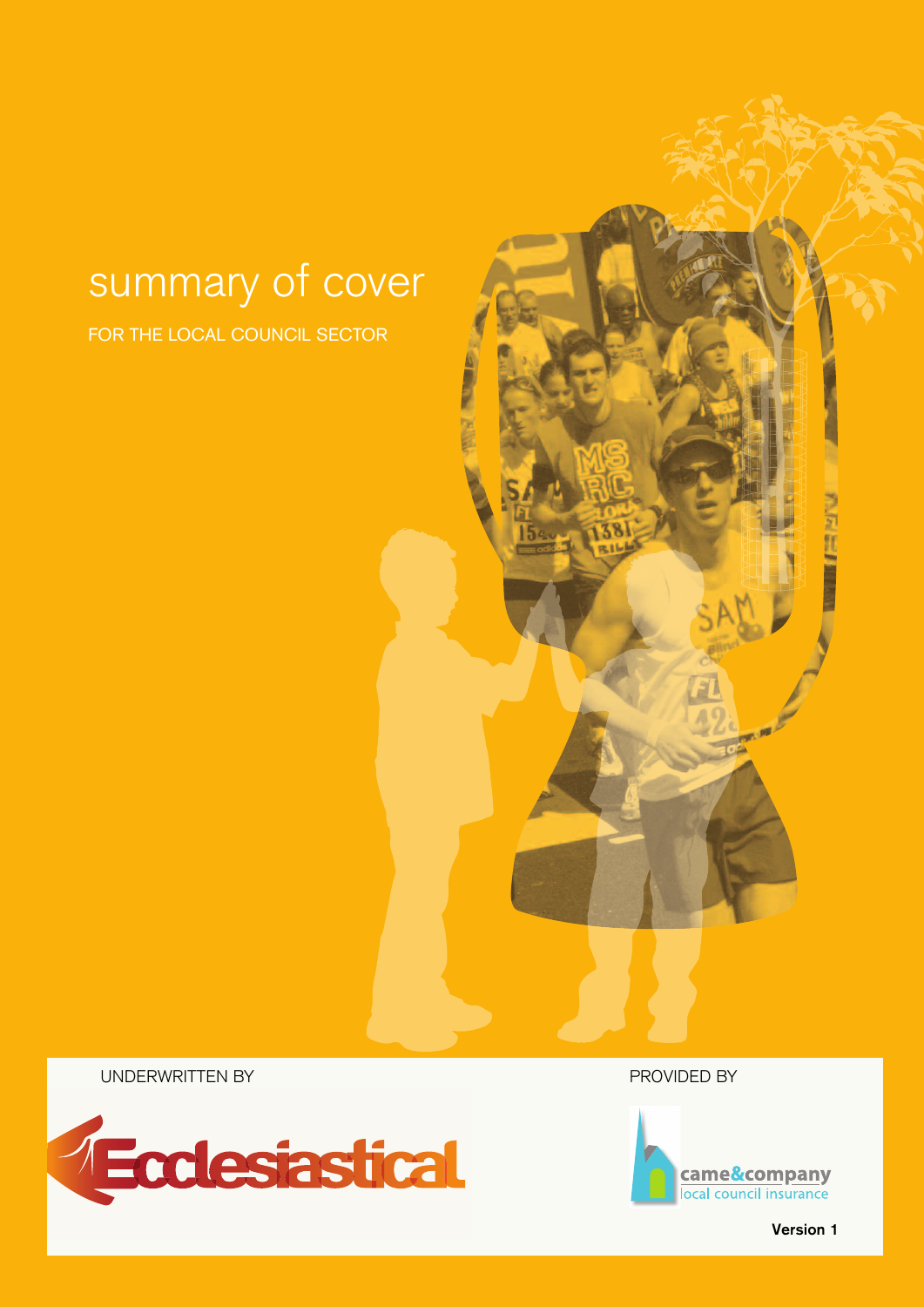# Charity and Community Insurance

#### Local Council policy

#### **Why choose Ecclesiastical**

We've been insuring not-for-profit organisations for over 125 years. Today, we insure thousands of the nation's charities and not-for-profit organisations of all sizes and complexities – including youth and children's charities, pastime clubs, advice and support groups and many more.

Voted best charity insurer<sup>1</sup> for the last seven years running by insurance brokers, we've developed a flexible, specialist product that meets the varying needs of different types of charities as well as community interest companies, social enterprises and other not-for-profit and voluntary organisations.

#### **Why charities vote us best charity insurer**

Brokers name our experience in the charity market and comprehensive cover as just two of the reasons why they consider us the best charity insurer. Other reasons to choose Ecclesiastical include:

- $\Box$  Our claims approach 94% of customers are extremely satisfied with our claims service<sup>2</sup>
- $\blacksquare$  Flexible, specialist cover our Charity and Community insurance can be tailored to your organisations' needs
- $\Box$  Our charitable ownership we're owned by a registered charity – Allchurches Trust Ltd – and every year we give all our available profits to charity, making us one of the top 10 corporate donors in the UK<sup>3</sup>.

We also offer charity-specific risk management guides free of charge to all Ecclesiastical policyholders which include advice on planning events, working with vulnerable groups and much more. And, in many cases, we also offer a free buildings insurance valuation4.

- 2 Source: Ecclesiastical Settled Claims Satisfaction Survey 2014.
- 3 Source: Directory of Social Change 2013/2014.
- 4 Terms and conditions apply.

<sup>1</sup> In research conducted by FWD, an independent market research company 2013, of those brokers who named an insurer in the survey, the majority voted Ecclesiastical as the best insurer for charity.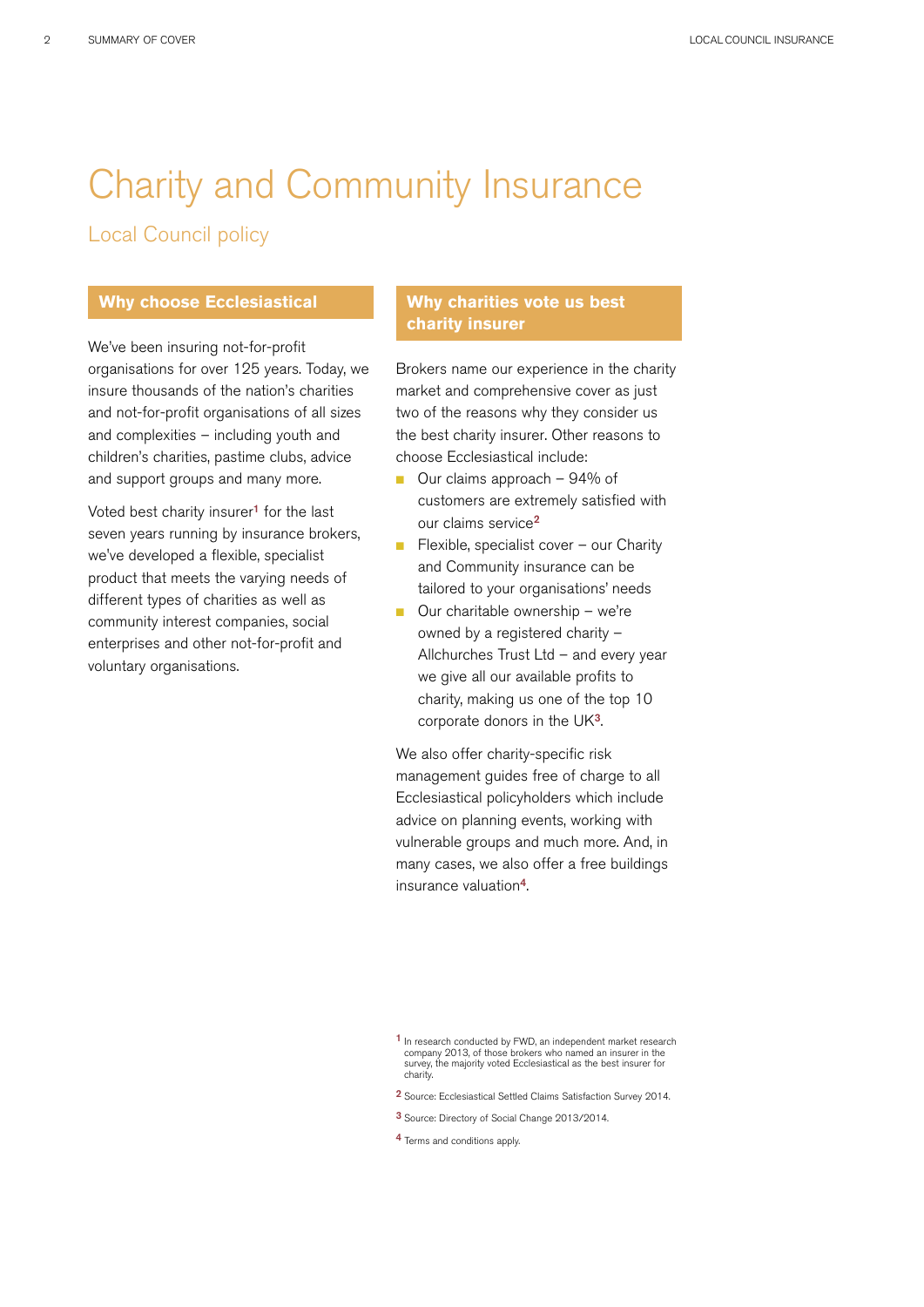#### **Why choose the Local Council policy**

This insurance policy is designed to meet the needs of legally recognised charities, community interest companies, social enterprises and other not-for-profit and voluntary organisations that operate for the benefit of the community. The policy offers a wide range of optional covers providing truly comprehensive cover.

The policy offers you insurance for:

- Your buildings, contents and stock.
- Your loss of revenue and/or additional costs following an interruption caused by a property damage claim.
- **n** Your legal liability towards employees, volunteers or members of the public following an accident for which you are responsible.
- Your trustees', councillors', officers' or directors' legal liability for errors or omissions in the management and administration of your affairs.
- Your legal expenses arising from a range of legal issues.
- Your money.
- Your loss of money or goods as a result of the dishonesty of employees or volunteers.
- **n** Your goods whilst in transit by road, rail, post or sea.
- **n** You or your employees being unable to work because of an accident.
- **n** Your loss of revenue or the depreciation of your financial interest in the premises following the withdrawal of the certificate that allows you to run your business.
- **n** Your legal liability for negligent acts, errors, omissions or negligent breach of duty arising from the provision of your professional services or advice.

- $\blacksquare$  The policy is underwritten by Ecclesiastical Insurance Office plc.
- **n** This policy summary does not contain full details and conditions of the insurance – these are located in the policy wording.
- We will send the policy to you after you have taken out the insurance, but it is available beforehand from us or your advisor, on request.
- The policy contains full details of our complaints procedure should you have a complaint against Ecclesiastical

Insurance Office plc. If you're not satisfied with our response, you may have the right to take your complaint to the Financial Ombudsman Service. This complaints procedure does not affect your right to take legal proceedings.

The policy shall be governed by and construed in accordance with the law of England and Wales unless your central administration and/or place of establishment is located in Scotland in which case the law of Scotland shall apply.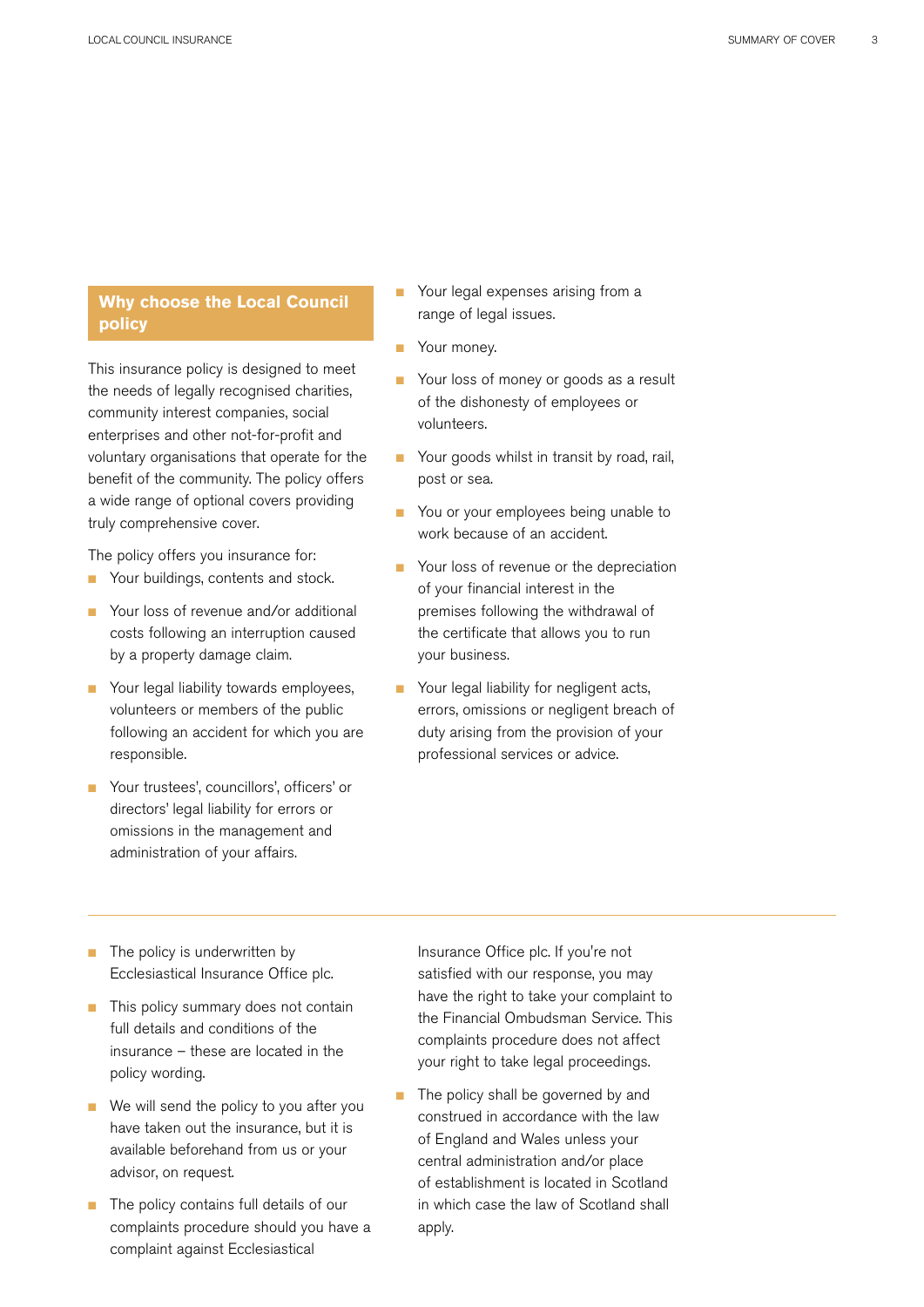### Property damage (buildings, contents and stock)

In the event of a claim, settlement for buildings and contents will be on a reinstatement basis. Reinstatement basis does not apply to stock.

#### **Features and benefits**

- Wide range of insured risks such as fire, storm, flood & malicious damage with optional covers such as theft, glass breakage, accidental damage, subsidence and terrorism.
- n Inflation protection automatic index-linking or the option of 'Day One' with 15% uplift to the sums insured (or higher uplifts at your request).
- For buildings, subject to eligibility, as a value-added service at no additional charge, our surveyors can provide advice regarding the sums to be insured.

#### Automatic extensions include:

- Bequeathed buildings up to 10% of sum insured or £250,000 and bequeathed contents up to £50,000 (£5,000 per item).
- **n** Raffle prizes and donated goods for fund-raising events up to £1,500 any one claim.
- Cover for personal belongings of directors, trustees, councillors, officials, partners, employees, residents and authorised volunteers whilst in your premises up to £2,500. Limit of £1,000 for visitors.
- Up to £5,000 'all risks' cover, in any one period of insurance, for unspecified contents away from the premises anywhere in the UK. This includes up to £500 per person (£250 per item) for personal belongings. Option to specify items and extend cover to Europe or Worldwide.
- $\Box$  Up to £10,000 for reasonable measures you take to avoid impending damage by an insured event.
- Loss or theft of keys up to £5,000 in any one period of insurance if theft cover is operative.

- **Excluding the excess the amount of which will be** agreed with you and confirmed on the policy schedule.
- **n** If the premises become unoccupied, untenanted or not in use, you must tell us. Cover will reduce to fire, lightning, explosion and aircraft unless we agree otherwise.
- Cover for sports pavilions and changing rooms during seasonal closure is subject to compliance with inspection and risk management requirements.
- **n** You must at all times keep the sums insured at a level that represents full value. If you do not, your claim may be reduced in proportion to the degree of underinsurance (but not if our surveyors' sum insured advice applies).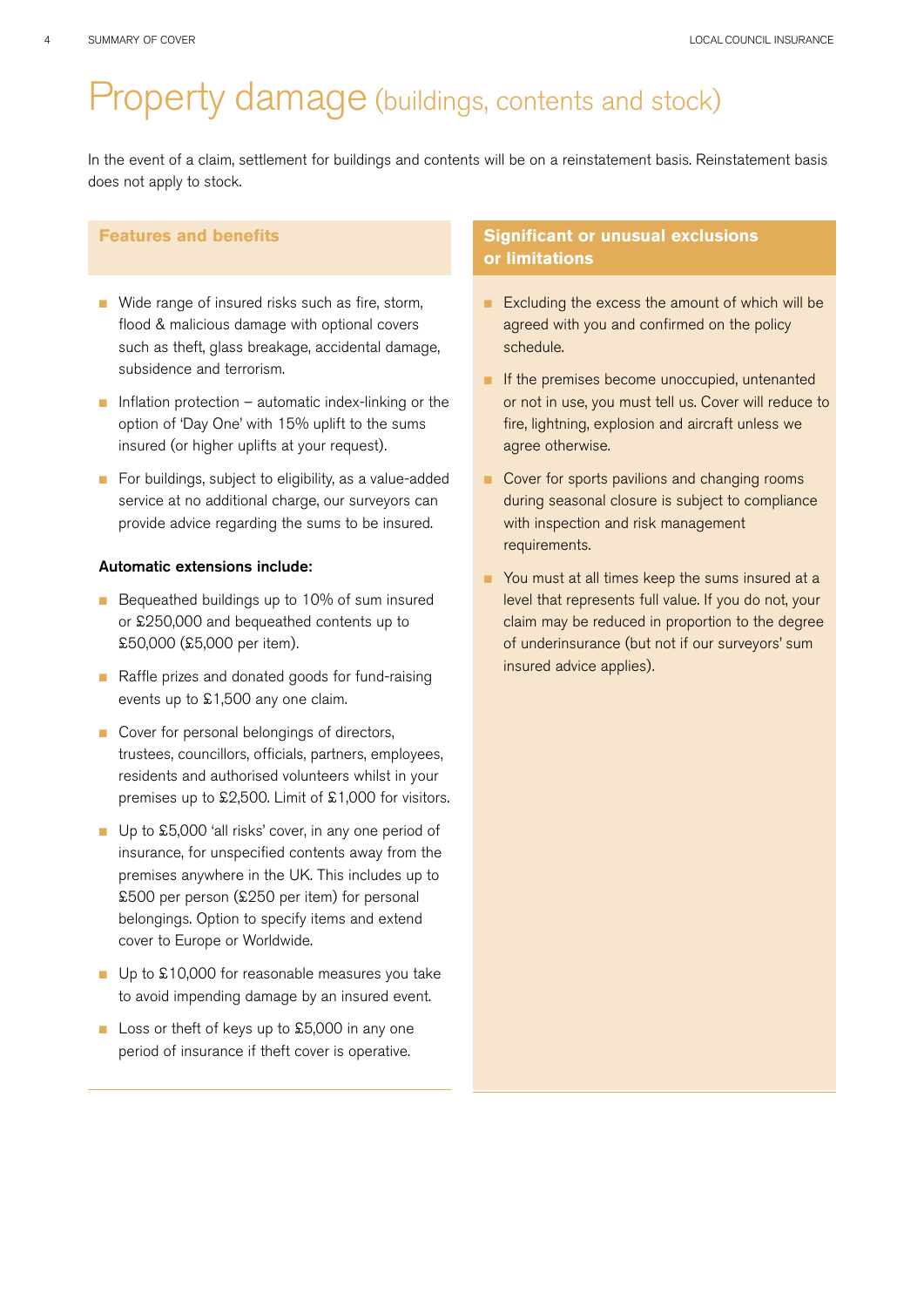# Equipment breakdown

*Note: automatic cover if Property damage selected.*

#### **Features and benefits**

- **n** Pays to repair or replace electrical or mechanical equipment which breaks down. This includes lifts, central heating and air conditioning systems, office equipment and retail equipment such as bar code scanners and credit card payment systems.
- **n** Breakdown of computers anywhere in the EU, whilst in your or your employees' custody or control, up to £250,000 in any one period of insurance, if the cost is not recoverable under a maintenance agreement.
- **n** Business interruption cover for covered equipment up to £30,000 in any one period of insurance, subject to the Business interruption section of cover being operative.

- n The limit in any one period of insurance is the relevant sum insured under the Property damage section or £5,000,000 whichever is the less.
- **n** Any equipment manufactured by you for sale.
- n In private dwellings: kitchen and food preparation equipment, laundry and cleaning equipment and audio-visual equipment.
- **n** Breakdown caused by computer viruses or hacking.
- **n** Gradual deterioration or wear and tear.
- $\blacksquare$  The excess under this section will be the same as the excess that applies under the Property damage section.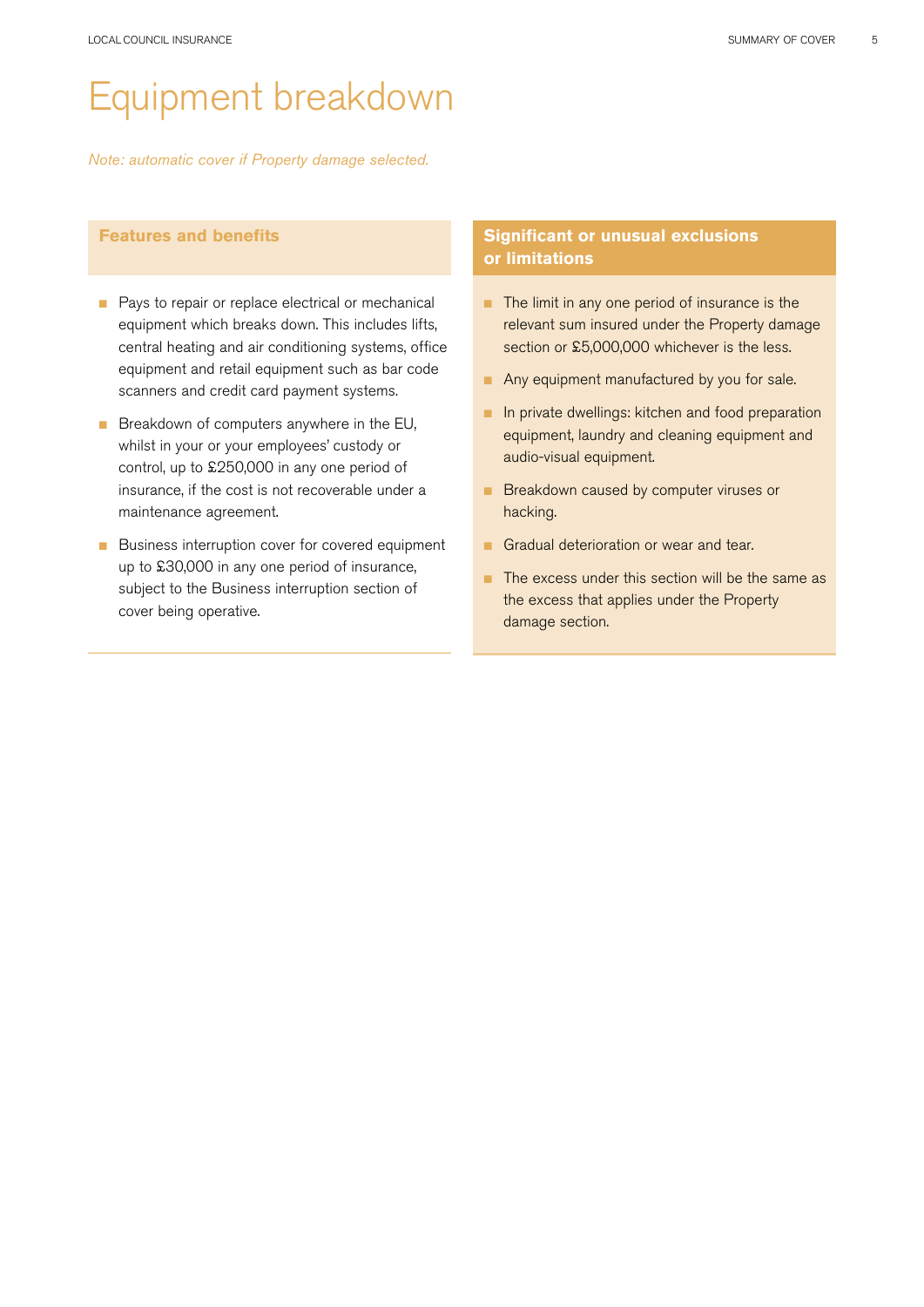### Business interruption

#### **Features and benefits**

- Covers loss of revenue and the increased running costs of your organisation following an event insured under the Property damage section.
- You choose your loss of revenue annual sum insured. This includes additional costs of working in order to minimise a loss of revenue. Cover is provided up to a period which can be 12 months, 18 months, 24 months or 36 months (the maximum indemnity period).

#### Automatic extensions include:

Loss of revenue or additional expenses following:

- Specified disease, food poisoning, accidentally caused defective sanitation and vermin happening at your premises. Cover applies if restrictions are then placed on the premises by the competent local authority. The specified diseases that we cover are listed in the policy document. The standard limit is £250,000 or 25% of the loss of revenue sum insured, whichever is the less. This limit can be increased upon request.
- $\blacksquare$  Prevention of access to the premises following damage to a neighbouring property by a cause which is covered under your policy.
- Death of Patron. Pays up to £25,000 any one period of insurance if you are affected by the death or immoral act of your Patron.
- Other venues. Pays up to £10,000 any one incident if your organisation is affected by damage at premises where you are carrying out an exhibition or event.
- Accidental failure of the supply to your premises of electricity, gas, water or telecommunications up to £10,000.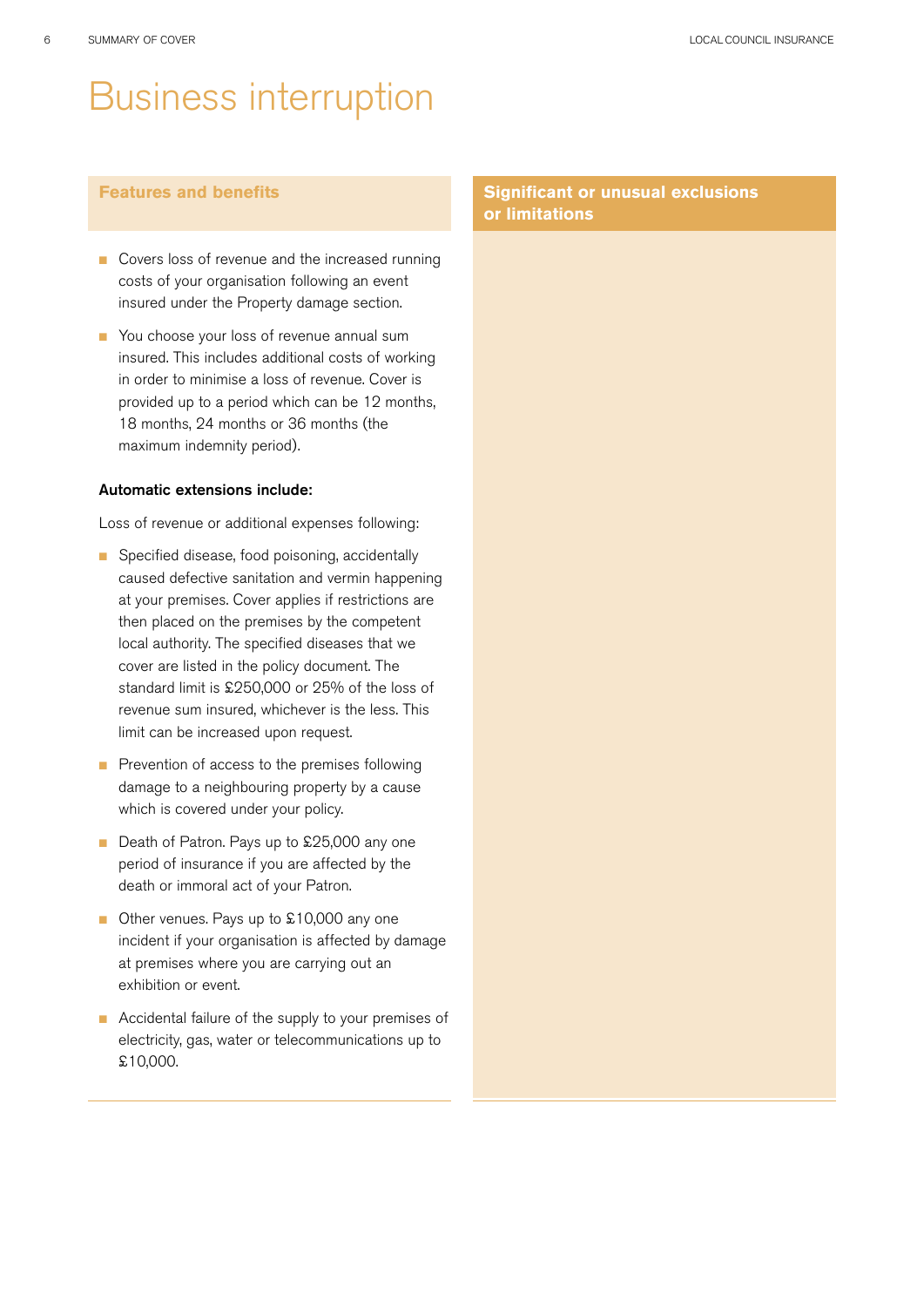# Employers' liability

#### **Features and benefits**

- Cover against legal liability for injury to employees, £10,000,000 inclusive of all legal costs and expenses (£5,000,000 if terrorism-related).
- Cover for reasonable costs (with our prior consent) to employ a marketing and/or public relations firm to help minimise the risk of damage to your reputation following an incident which could result in adverse publicity, provided that the incident, in our opinion, could result in a claim under this section. Limit of £25,000 for any one incident and in any one period of insurance.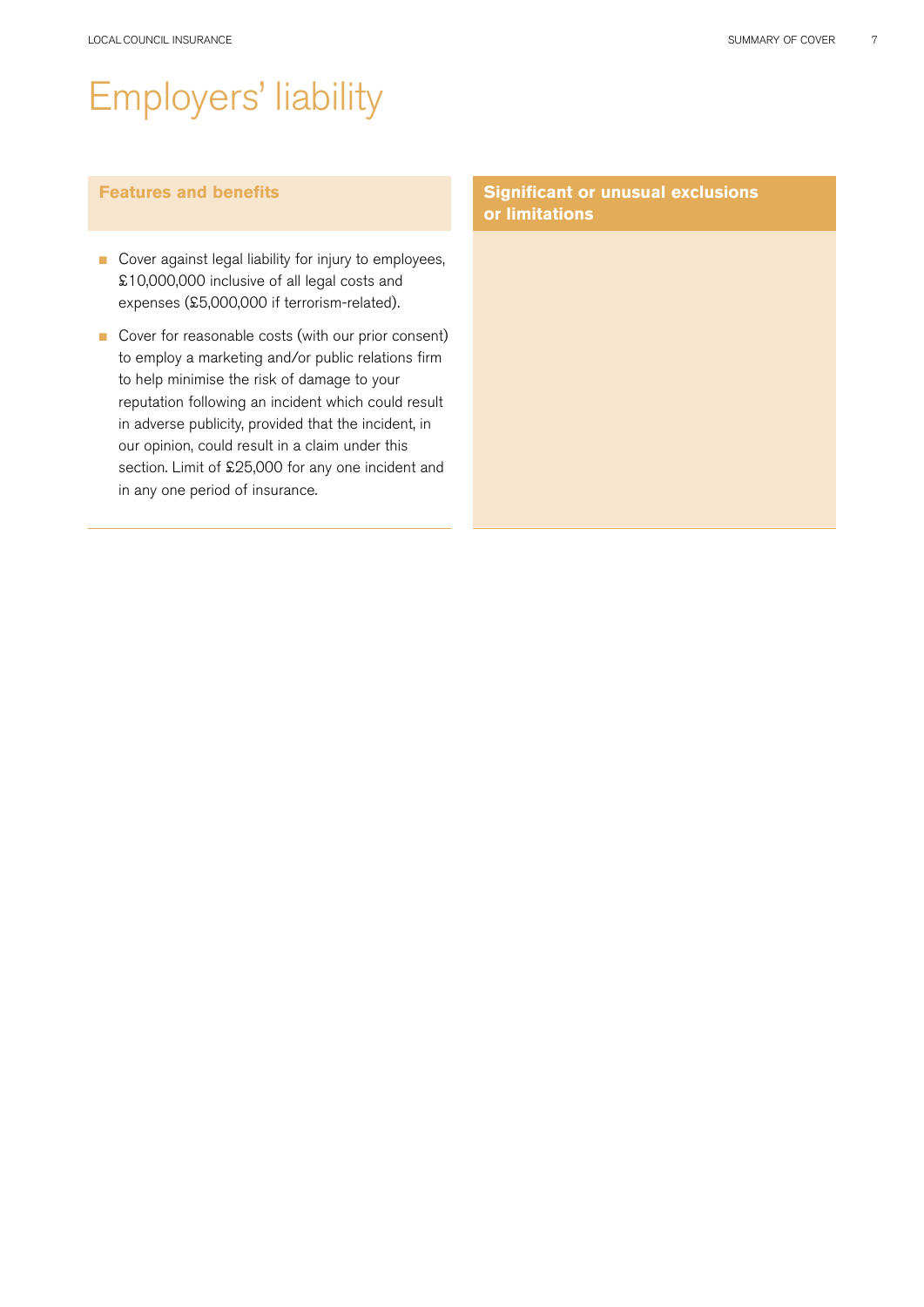# Public & products liability

#### **Features and benefits**

- Cover against injury to others or damage to their property. Standard limit is £10,000,000. Legal costs and expenses payable in addition.
- $\blacksquare$  We include most fund-raising activities under your control anywhere in the UK.

#### Automatic extensions include:

- Officials indemnity up to £100,000 (£50,000 for loss of documents) in any one period of insurance, inclusive of all legal costs and expenses. Choose the separate Officials indemnity section if you require a higher limit.
- Libel and slander up to £250,000 in any one period of insurance, inclusive of all costs and expenses.
- **n** Private hirers' indemnity up to  $\text{\pounds}2,000,000$ , inclusive of costs and expenses, for persons who hire your premises for a private social event on not more than three occasions a year per hirer.
- **n** Overseas personal liability. When you are overseas on business this covers your personal liability up to the limit of indemnity or £5,000,000 whichever is the less.
- **n** Legal costs and expenses for defending prosecutions under the Health and Safety at Work Act, Consumer Protection Act or Food Safety Act, up to the limit of indemnity or £500,000.
- **n** Legal costs and expenses for defending prosecutions under Corporate Manslaughter legislation up to the limit of indemnity or £5,000,000, whichever is the less, for all claims in any one period of insurance.
- Cover for reasonable costs (with our prior consent) to employ a marketing and/or public relations firm to help minimise the risk of damage to your reputation following an incident which could result in adverse publicity, provided that the incident, in our opinion, could result in a claim under this section. Limit of £25,000 for any one incident and in any one period of insurance.

- **n** Legal costs and expenses for claims arising from the USA or Canada are included within the limit of indemnity.
- Cover for acts of terrorism is limited to the limit of indemnity or £5,000,000, whichever is the less.
	- No indemnity for premises of 40 storeys or more and no indemnity for sports stadia, exhibitions, theatres or music venues where attendance may exceed 1,000 people at any one time.
- **n** Officials indemnity extension excludes liability arising from employment disputes.
- n Libel and slander extension excludes intentional libel or slander.
- **n** Private hirers' indemnity excludes liability arising out of hazardous activities such as the use of a bouncy castle and liability from food and drink supplied by a professional caterer.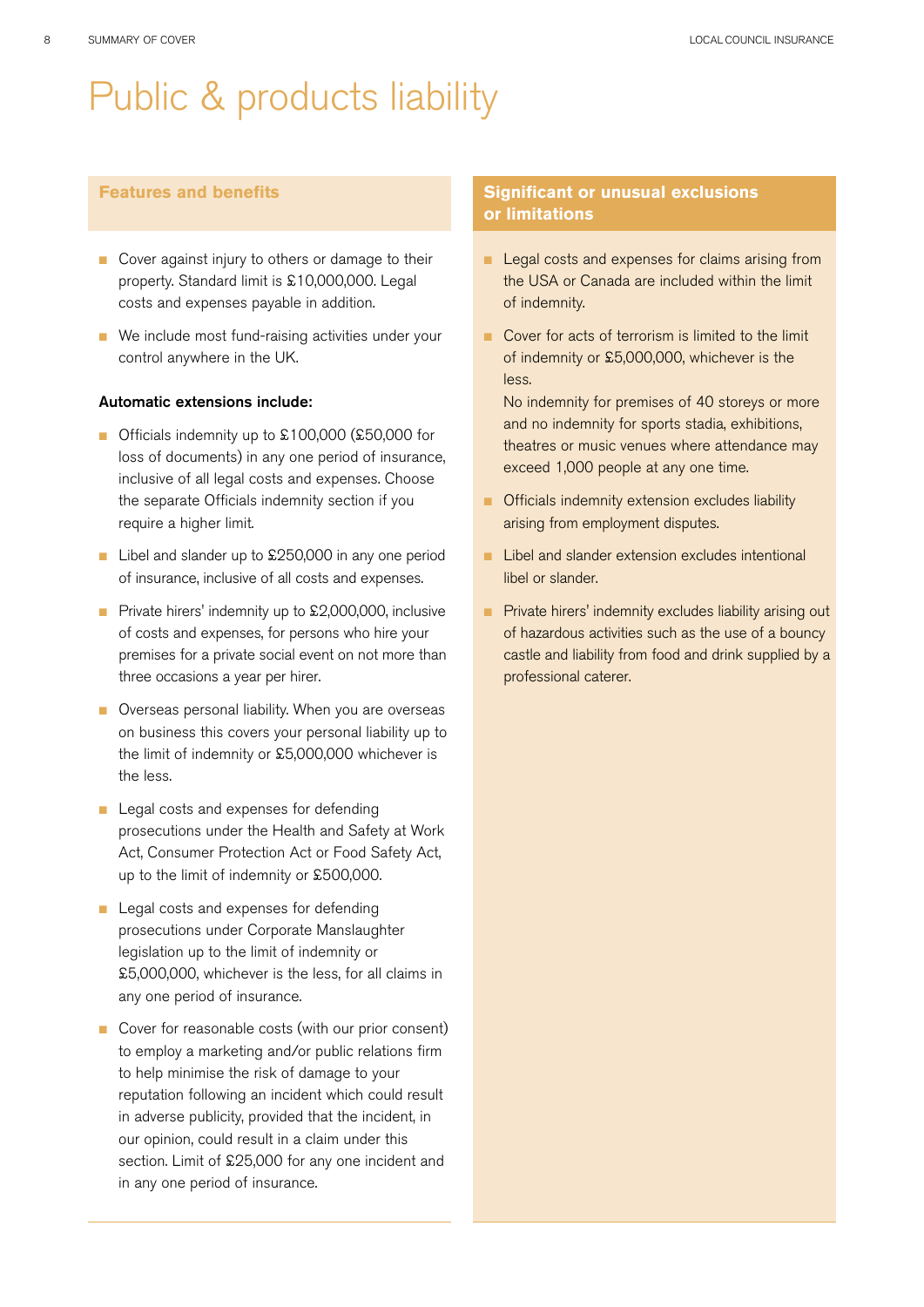# Officials indemnity

Officials indemnity cover is on a 'claims made' basis, which means it covers claims made against you – and notified to us – during the period of insurance. Therefore we must be notified as soon as possible of any claim or any circumstances likely to give rise to a claim.

#### **Features and benefits**

- **n** Covers the personal liability of trustees, officers, councillors, employees or voluntary workers arising from errors or omissions they make in the management and administration of the organisation.
- **n** Provides indemnity to the organisation for wrongful acts by trustees, officers, councillors, employees or voluntary workers arising from errors or omissions they make in the management and administration of the organisation.
- n Includes defence costs and expenses for actual or alleged pollution resulting from a wrongful act.
- n Includes legal costs and expenses following proceedings initiated by any government department or agency to examine your affairs.
- Limit of indemnity £500,000 in any one period of insurance, including legal costs and expenses.
- n Includes emergency costs and expenses up to a maximum of 10% of the limit of indemnity.
- $\blacksquare$  Provides an indemnity to trustees whilst acting as a trustee of another not-for-profit entity at the request of the insured organisation.
- Up to £50,000 in any one period of insurance for lost or damaged documents, inclusive of all legal costs and expenses.
- $\blacksquare$  Up to six years protection for retired trustees, directors, officers, councillors or members of the management committee.
- Cover for reasonable costs (with our prior consent) to employ a marketing and/or public relations firm to help minimise the risk of damage to your reputation following an incident which could result in adverse publicity, provided that the incident, in our opinion, could result in a claim under this section. Limit of £25,000 for any one incident and in any one period of insurance.

- **Excludes claims or circumstances which may** give rise to a claim known to you at the start of the cover.
- Bodily injury and property damage (other than damage to documents) are excluded.
- Excludes dishonest, fraudulent or criminal acts.
- $\blacksquare$  Excludes the administration of any pension fund or scheme.
- Excludes employment disputes.
- **Excludes legal action brought outside the** European Union, Channel Islands or Isle of Man.
- **n** Cover for outside boards will only operate in excess of any more specific cover.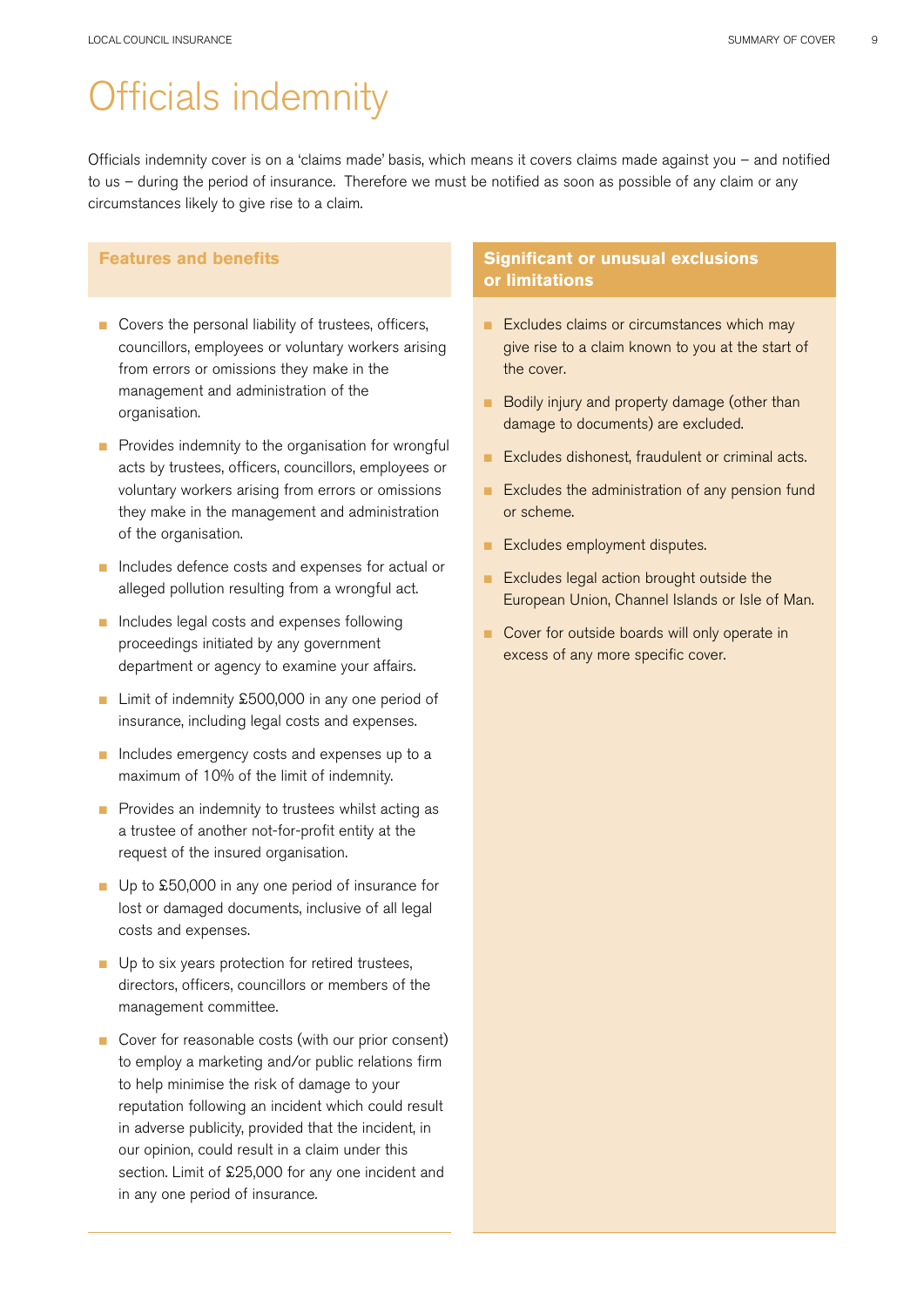### Professional indemnity

Professional indemnity cover is on a 'claims made' basis, which means it covers claims made against you – and notified to us – during the period of insurance. Therefore we must be notified as soon as possible of any claim or any circumstances likely to give rise to a claim.

#### **Features and benefits**

- **n** Covers your legal liability for wrongful acts arising from the provision of your professional services or advice.
- $\blacksquare$  It includes your legal liability as a business following the dishonest acts of members of your staff and authorised volunteers.
- $\blacksquare$  A range of limits of indemnity are available from £100,000 to £5,000,000, for all claims in total, made in any one period of insurance.
- Cover is given on the basis that legal costs and expenses are payable in addition.
- $\blacksquare$  Covers the policyholder and their partners (past and present) and employees.
- **n** Covers unintentional libel and slander and breach of confidentiality.
- n Includes extensions for loss of documents and data protection issues, up to £50,000 for all claims in total, made in any one period of insurance.
- Cover for reasonable costs (with our prior consent) to employ a marketing and/or public relations firm to help minimise the risk of damage to your reputation following an incident which could result in adverse publicity, provided that the incident, in our opinion, could result in a claim under this section. Limit of £25,000 for any one incident and in any one period of insurance.

- n The consequences of any circumstances known to you at the commencement of this cover which may give rise to a claim.
- Cover for dishonesty of an employee is excluded where there has previously been reasonable cause for suspicion of dishonesty or fraud by the employee in question.
- n Any claims arising out of treatment, clinical trials or abuse.
- n Any legal action brought in a court of law outside the European Union.
- Standard excess of  $£500$ ,  $£1,000$  or  $£2,000$ depending on your revenue.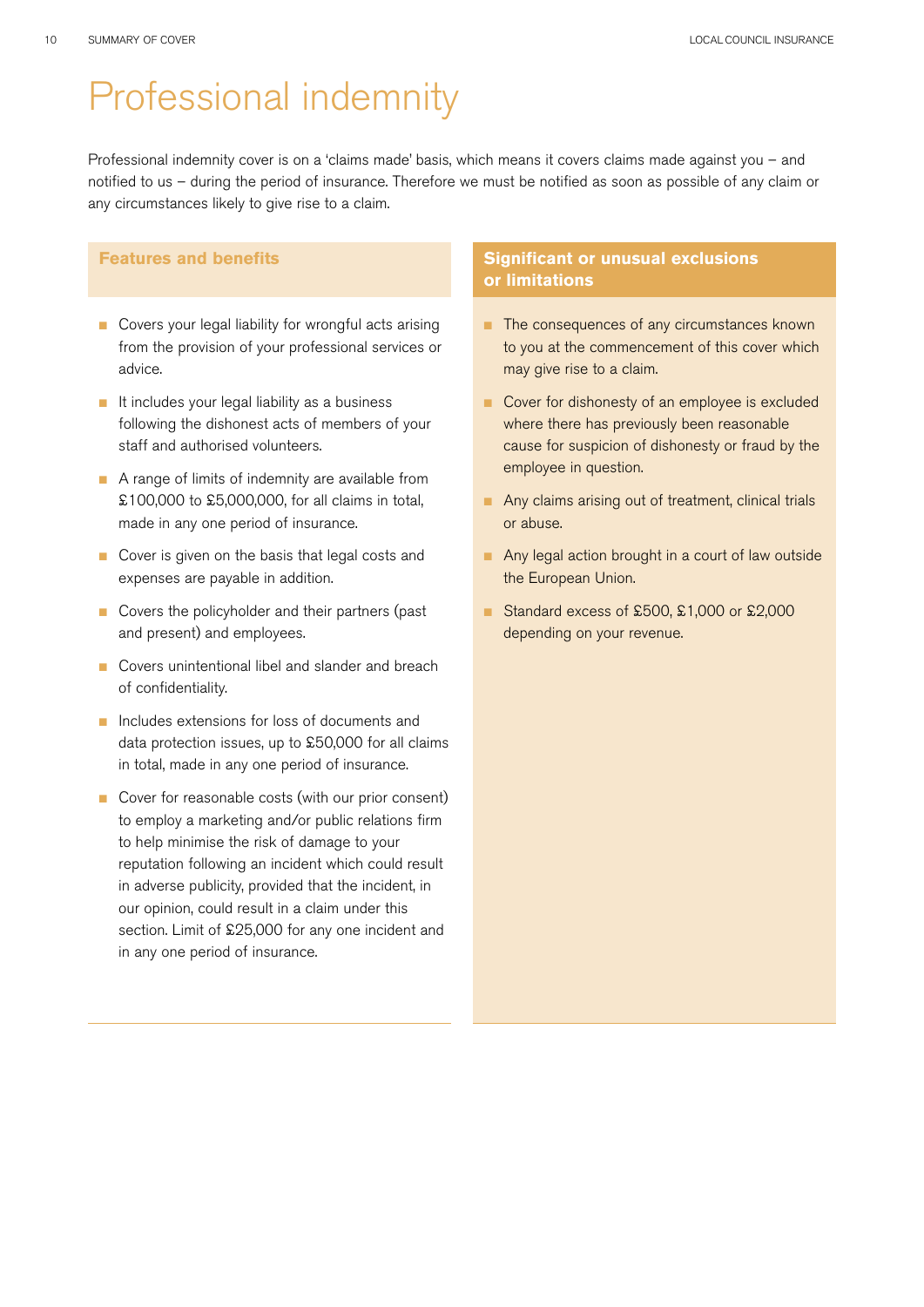### Legal expenses

Note: to ensure an expert service the cover under this section is arranged by us in conjunction with DAS Legal *Expenses Insurance Company Limited (DAS).*

#### **Features and benefits**

- Standard limit of £100,000 to protect your legal position on a range of employment or business disputes. Other limits available on request.
- $\blacksquare$  In civil claims it must be more likely than not that the insured person will recover damages or make a successful defence of their claim. Option to purchase wider Employment Practices Legal Protection cover whereby we will defend employers at employment tribunals with no dependency on the likelihood of success.
- $\Box$  Compensation awards where we agree to cover your claim under employment disputes, we will also pay any compensation award up to £1,000,000 for all claims in any one period of insurance.

#### Optional covers

- Statutory licence protection we will represent you in appealing to the relevant authority following loss of your licence, mandatory registration or British Standard Certificate of Registration.
- $\Box$  Contract disputes and debt recovery we will pursue your legal rights in a dispute arising from an agreement for the sale, hire or purchase of goods or services and help to recover money and interest due.

#### Value-added service (All provided by DAS)

- Helplines: Commercial legal advice, Tax advice and Counselling for proprietor and employees.
- $\blacksquare$  Employment Manual offering online employment guidance.
- $\Box$  DAS businesslaw offering online business law guidance. Some services are only available for a fee.

- Costs and expenses incurred before DAS's written acceptance of a claim.
- **n** Claims reported more than 180 days after you should have known about the incident.
- Statutory registration/licence cover excludes licence appeals relating to motor vehicles.
- **n** If wider Employment Practices Legal Protection cover is selected, compensation awards cover will be subject to you bearing 10% of the cost of compensation claims subject to a minimum of £1,000. For some risks, an audit by DAS of employment practices will be required.
- **n** If contract disputes and debt recovery is selected, disputes over breaches of professional duty and debts that are older than 90 days are excluded.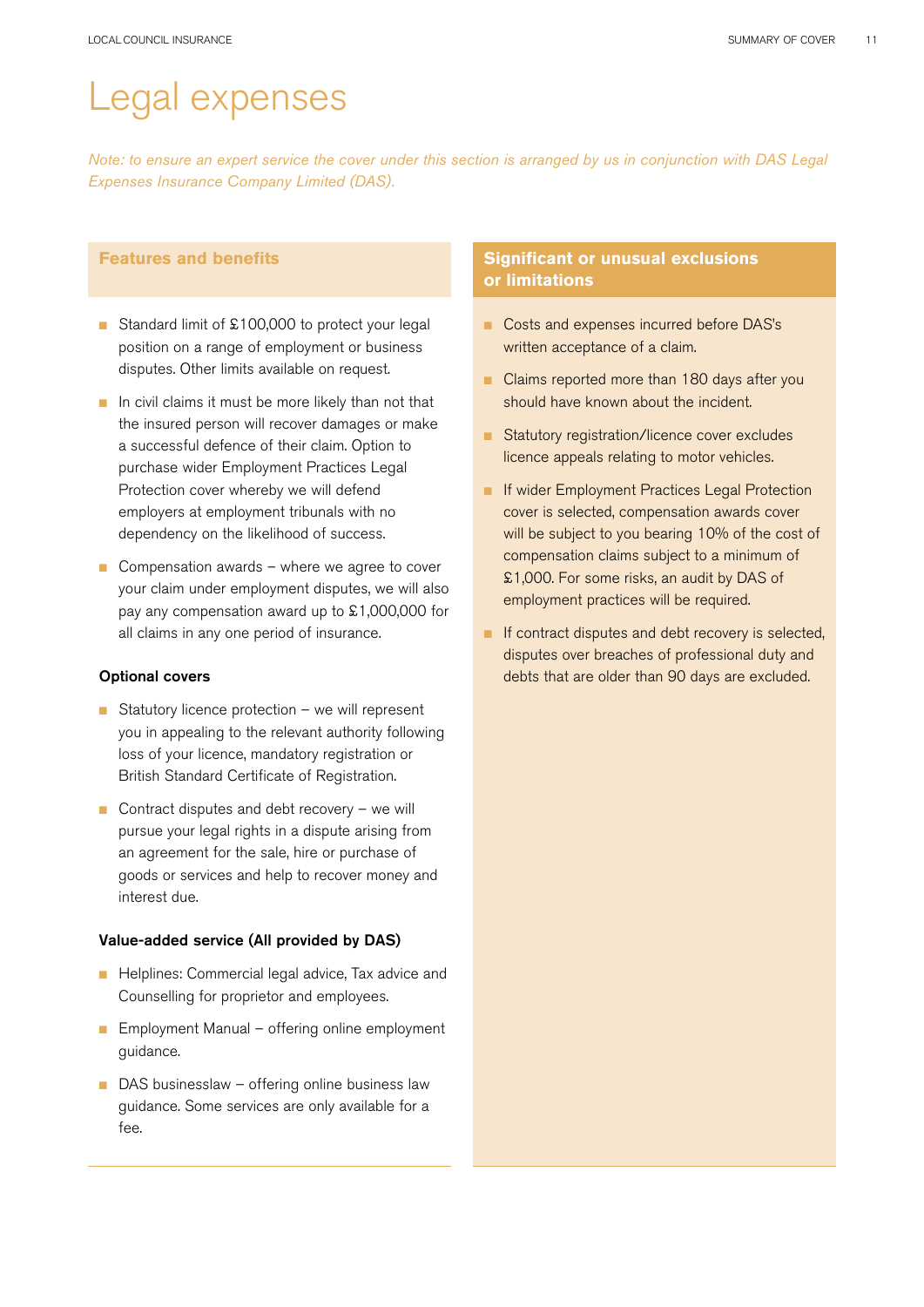# **Money**

*Note: where mentioned, 'business hours' means any time when anyone with responsibility for money is in attendance at the premises for the purpose of your organisation.*

#### **Features and benefits**

- £250,000 for non-negotiable money such as crossed cheques, money orders and vouchers.
- Cover for cash in transit, on site or in a bank night safe. Limit £1,000.
- £500 for any other loss.
- **n** Losses due to dishonesty of employees  $-$  £2,000 per employee and £5,000 in total any one period of insurance.
- Fraud and identity theft  $-$  covers fraudulent use of credit and debit cards used in connection with your business, £1,000 per card any one period of insurance. Also covers any reasonable and necessary expenses you incur if your identity is used by a third party to obtain credit, against your knowledge, £1,000 for all claims in any one period of insurance.

#### Optional extension

■ Assault extension. Provides benefits for injury if the proprietor or an employee is injured due to a robbery or hold-up. Limits up to £25,000 for death or permanent total disablement and £250 per week for temporary total disablement. Up to £200 hospital benefit, £500 for emergency medical treatment.

- Cash over £3,000 whilst in transit unless accompanied by at least two persons. For cash over £5,000 we require three persons. A professional security firm is required if over £10,000.
- **n** Employee dishonesty cover requires the loss to be discovered within 28 days of its occurrence.
- **n** Assault extension:
	- Temporary total disablement benefits after 104 weeks.
	- Persons under the age of 16 or over the age of 80 years.
- **n** Fraudulent use of credit cards where the issuer's terms have not been complied with, or losses arising from fraudulent use by the policyholder and/or the directors, trustees or partners.
- **n** Identity theft costs must be agreed by us in advance.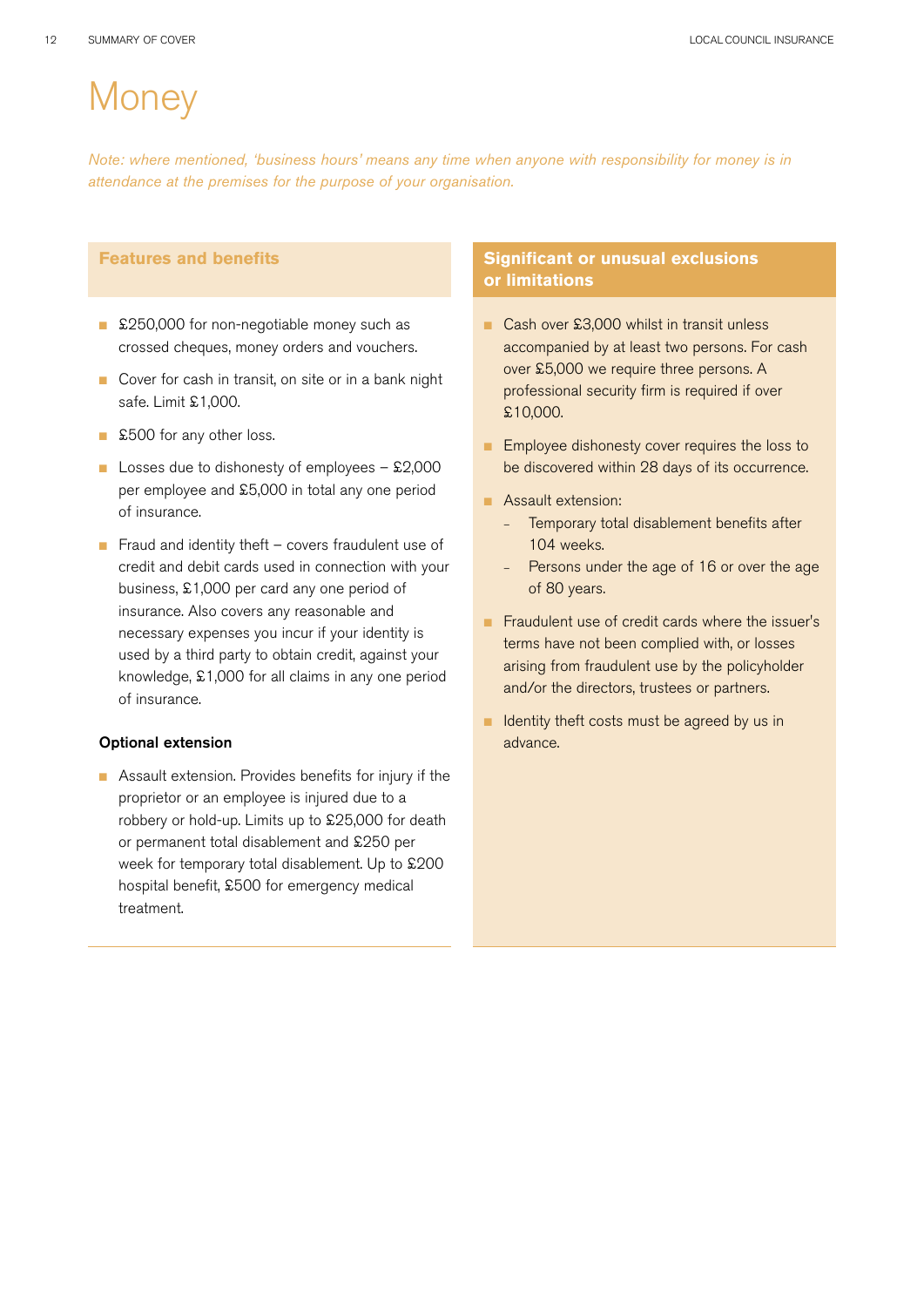### **Fidelity**

#### **Features and benefits**

- Covers loss of your money or goods caused by an act of fraud or dishonesty by an employee, including councillors, or volunteer.
- You can choose to cover 'all employees' and/or 'all volunteers'. In conjunction with this, cover on a 'named basis' is also available.
- You choose the limit of indemnity you require for employees. Standard limit of £5,000 provided for all volunteers.

#### **Significant or unusual exclusions or limitations**

- **n** Cover will be subject to you complying with minimum standards of control in respect of supervision, accounting procedures and checking the security of money or goods.
- Standard excess £250.

# Goods in transit

#### **Features and benefits**

- Your goods, with a sum insured selected by you, can be covered for accidental damage whilst in transit by road vehicles operated by you or a haulier. Also whilst being sent by parcel, post, rail or sea.
- Cover for damage to drivers' clothing and personal effects up to £500.
- $\blacksquare$  Transits can be anywhere in the UK and the Republic of Ireland.

- $\blacksquare$  The most we will pay will be the maximum value of goods carried by any one vehicle or consignment and in the event of underinsurance any payment will be proportionately reduced.
- **n** Theft where your employees or volunteers are involved.
- Goods spoiled by the failure of a vehicle's refrigeration equipment.
- **n** Conditions apply in respect of theft from unattended vehicles.
- Excluding the agreed excess.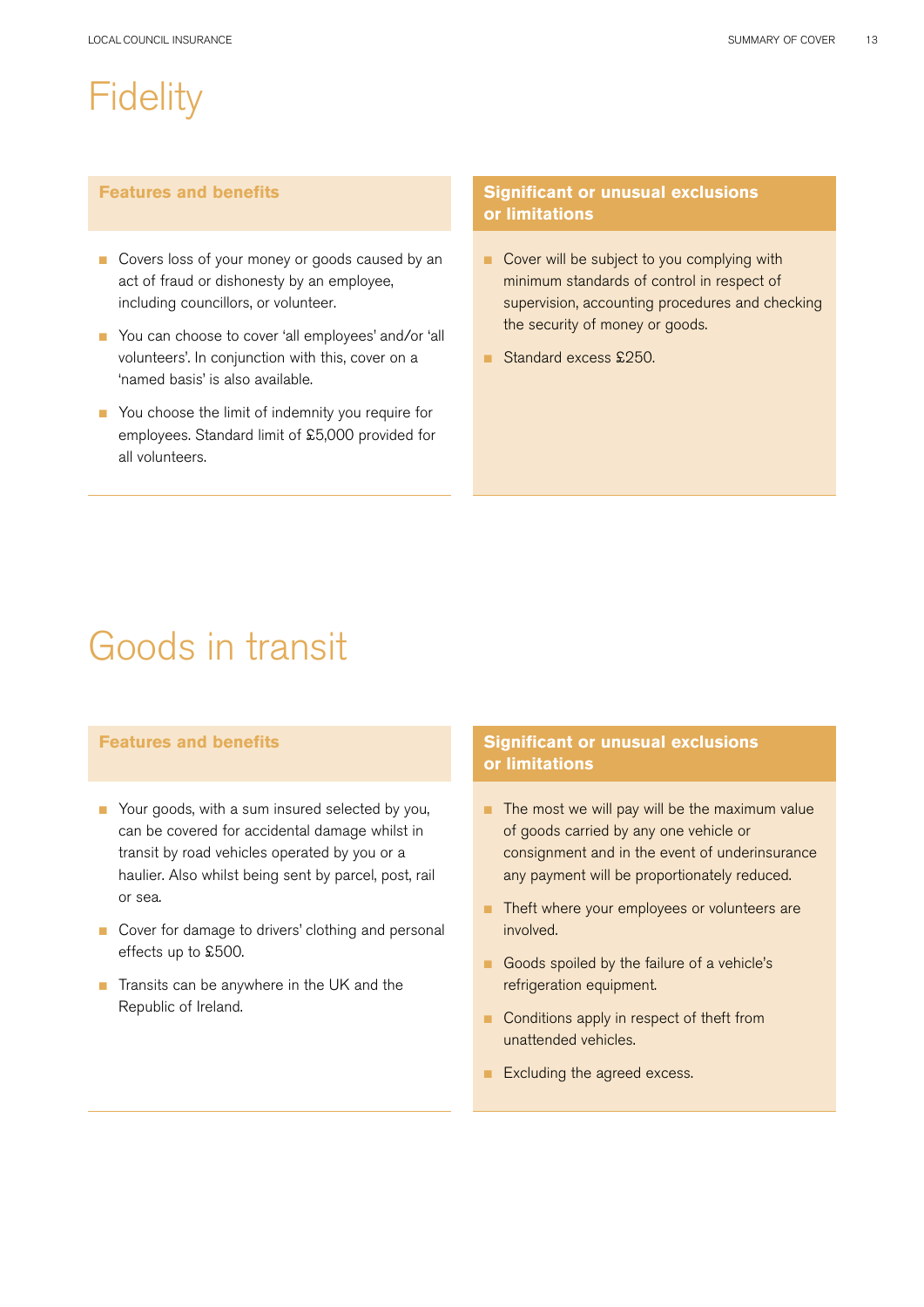### Personal accident

#### **Features and benefits**

- **n** You can insure your permanent employees, councillors, trustees and authorised volunteers against accidental bodily injury incurred whilst working for your organisation.
- Limits £50,000 for death or permanent total disablement and £250 per week for temporary total disablement. Up to £200 hospital benefit, £500 for emergency medical treatment.
- Cover for persons over 16 up to 80 years of age.
- Cover for disappearance of the insured person up to £10,000 any one claim.

#### **Significant or unusual exclusions or limitations**

- **n** Certain hazardous sports or activities as detailed in the policy.
- **n** Temporary total disablement benefits after 104 weeks.

### Loss of registration/licence

#### **Features and benefits**

- $\blacksquare$  Covers the depreciation of your financial interest in the premises or your loss of revenue following the withdrawal of the certificate that allows you to run the business. Standard limit of £100,000. Higher limit of £250,000 available.
- We also cover your premises licence granted under the Licensing Act 2003 if you hold one.
- See the Legal expenses section for cover for legal costs in appealing when your registration or licence may be lost.

#### **Significant or unusual exclusions or limitations**

**n** Losses caused by your own acts or omission.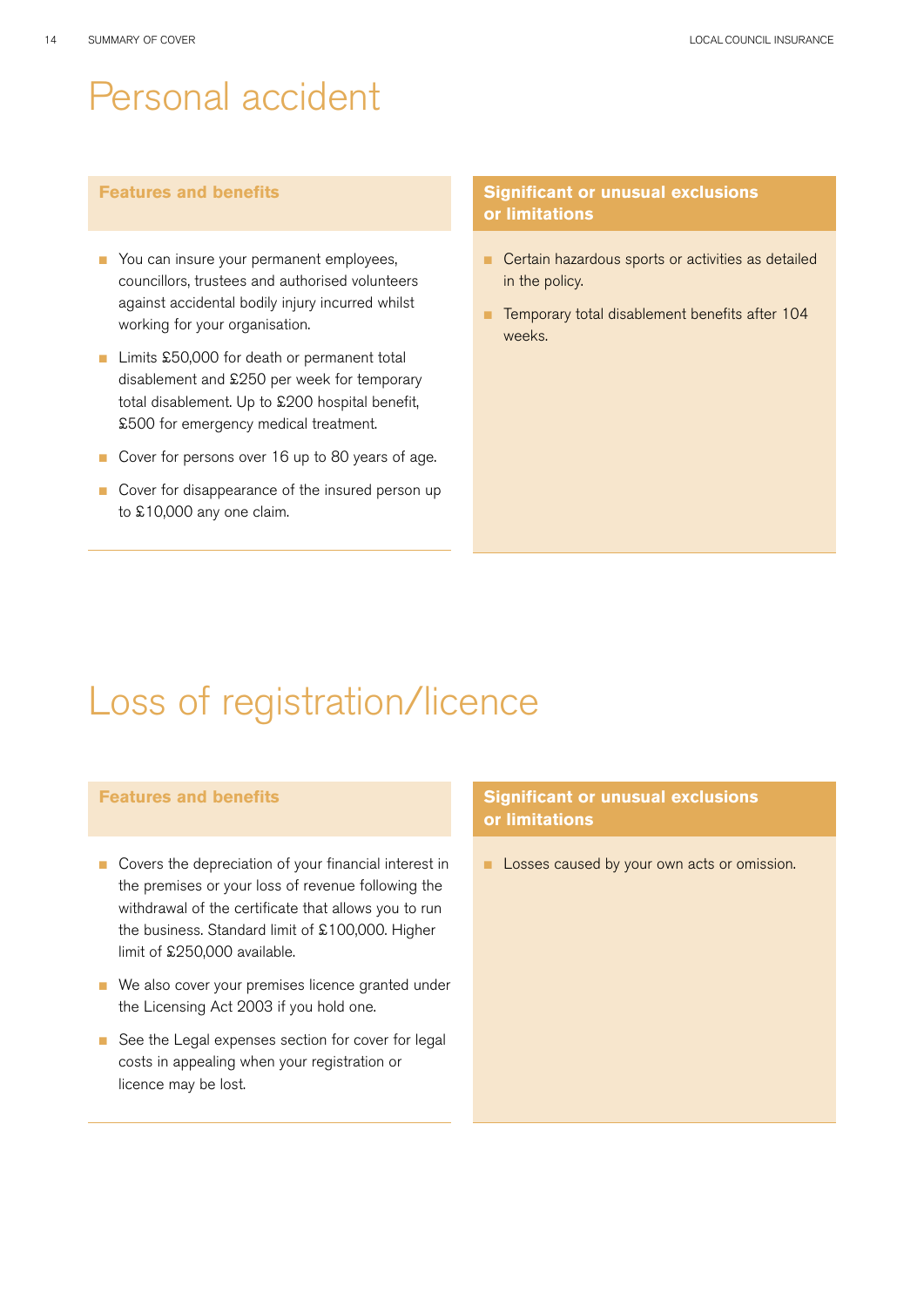# Notes